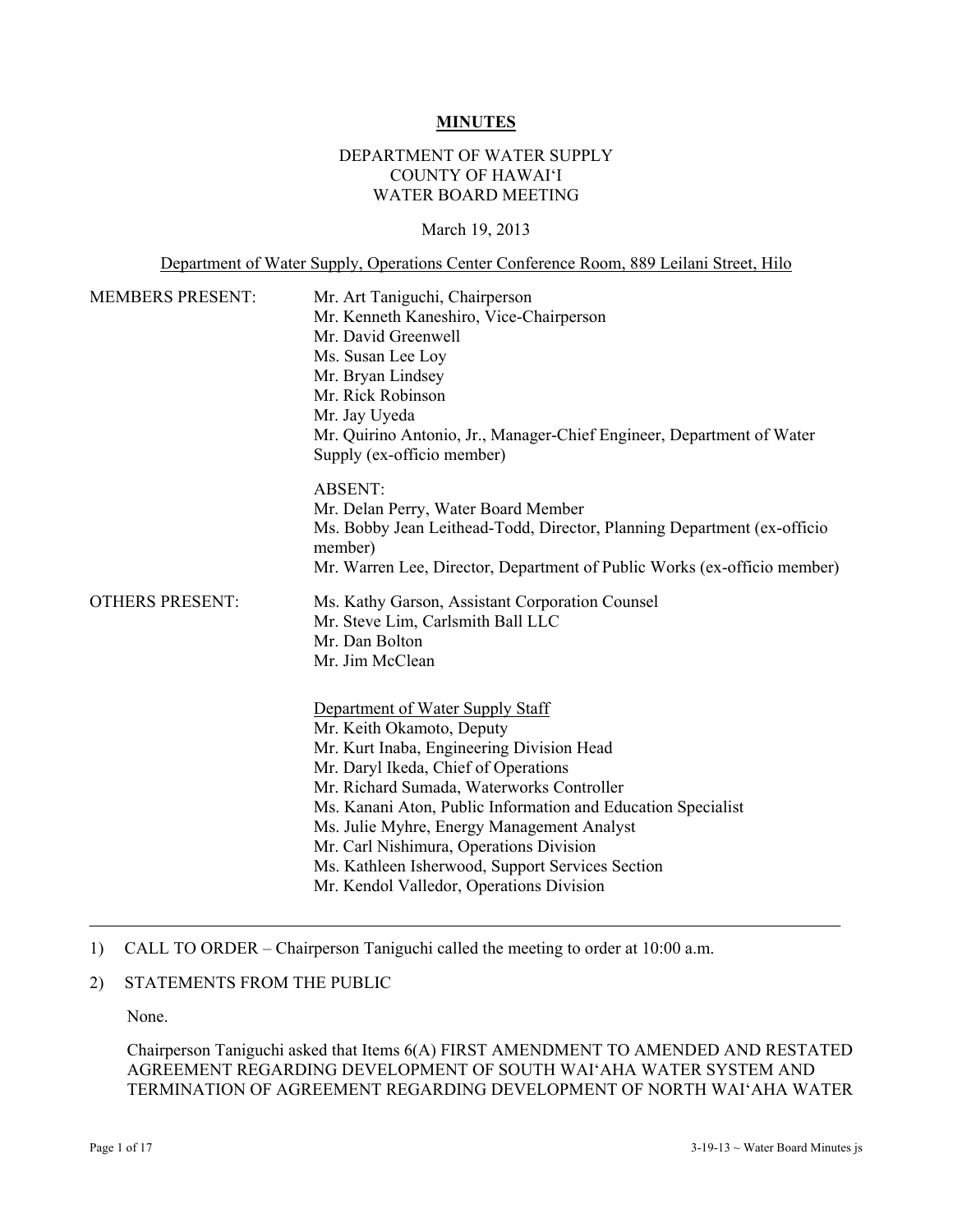SYSTEM, and 7(J) JOB NO. 1998-721, CONSTRUCTION OF KAWAILANI NEW 1.0 MG CONCRETE TANK be moved ahead of Item 5(A) JOB NO. 2013-987, PAPA'IKOU WELL REPAIR.

3) APPROVAL OF MINUTES

The Chairperson entertained a Motion to approve the Minutes of the February 26, 2013, Water Board meeting.

ACTION: Mr. Uyeda moved to approve; seconded by Mr. Greenwell, and carried unanimously by voice vote.

4) APPROVAL OF ADDENDUM AND/OR SUPPLEMENTAL AGENDA

None

6) NORTH KONA:

# A. **FIRST AMENDMENT TO AMENDED AND RESTATED AGREEMENT REGARDING DEVELOPMENT OF SOUTH WAI'AHA WATER SYSTEM AND TERMINATION OF AGREEMENT REGARDING DEVELOPMENT OF NORTH WAI'AHA WATER SYSTEM:**

*(This Item was deferred at the February 26, 2013 Board meeting.)* 

The Developer, Wai'aha System, LLC has requested to amend the subject agreement and transfer 120 units from Tax Map Key (TMK) 7-5-017:031 (Kona Coffee & Tea Company, Inc.) to TMK's 7-4- 024:011, 012 and 017 (McClean Honokōhau Properties). The amended agreement shall include the revised language to incorporate the new property being served by the Wai'aha Water System. It shall also include the necessary exhibits as well as a revised hydraulic analysis approved by the Department of Water Supply (DWS) showing that the subject property can be adequately served by the Wai'aha Water System as well as the existing DWS system. Any improvements required shall also be outlined in the analysis and shall be the responsibility of the developer to receive water service to the property from this agreement.

The Manager-Chief Engineer recommended that the Board approve the FIRST AMENDMENT TO AMENDED AND RESTATED AGREEMENT REGARDING DEVELOPMENT OF SOUTH WAI'AHA WATER SYSTEM AND TERMINATION OF AGREEMENT REGARDING DEVELOPMENT OF NORTH WAI'AHA WATER SYSTEM, and authorize either the Chairperson or Vice-Chairperson to execute the document subject to review as to form and legality and approval by the Corporation Counsel.

MOTION: Mr. Greenwell moved to approve; seconded by Mr. Robinson.

The Manager-Chief Engineer said this Item had been deferred last month pending proper review of the document; DWS has been working with the attorneys for Messrs. Bolton and McClean to get the agreement in good order. He noted that the parties have already executed the agreement, and now it is a matter of the Board giving its approval of the agreement.

Mr. Uyeda asked what the effective date of the original agreement was.

Mr. Inaba said that the effective date was February 5, 2013.

Mr. Uyeda asked whether the Wai'aha Water System has to be completed within five years of the date of the original agreement.

The Manager-Chief Engineer confirmed this.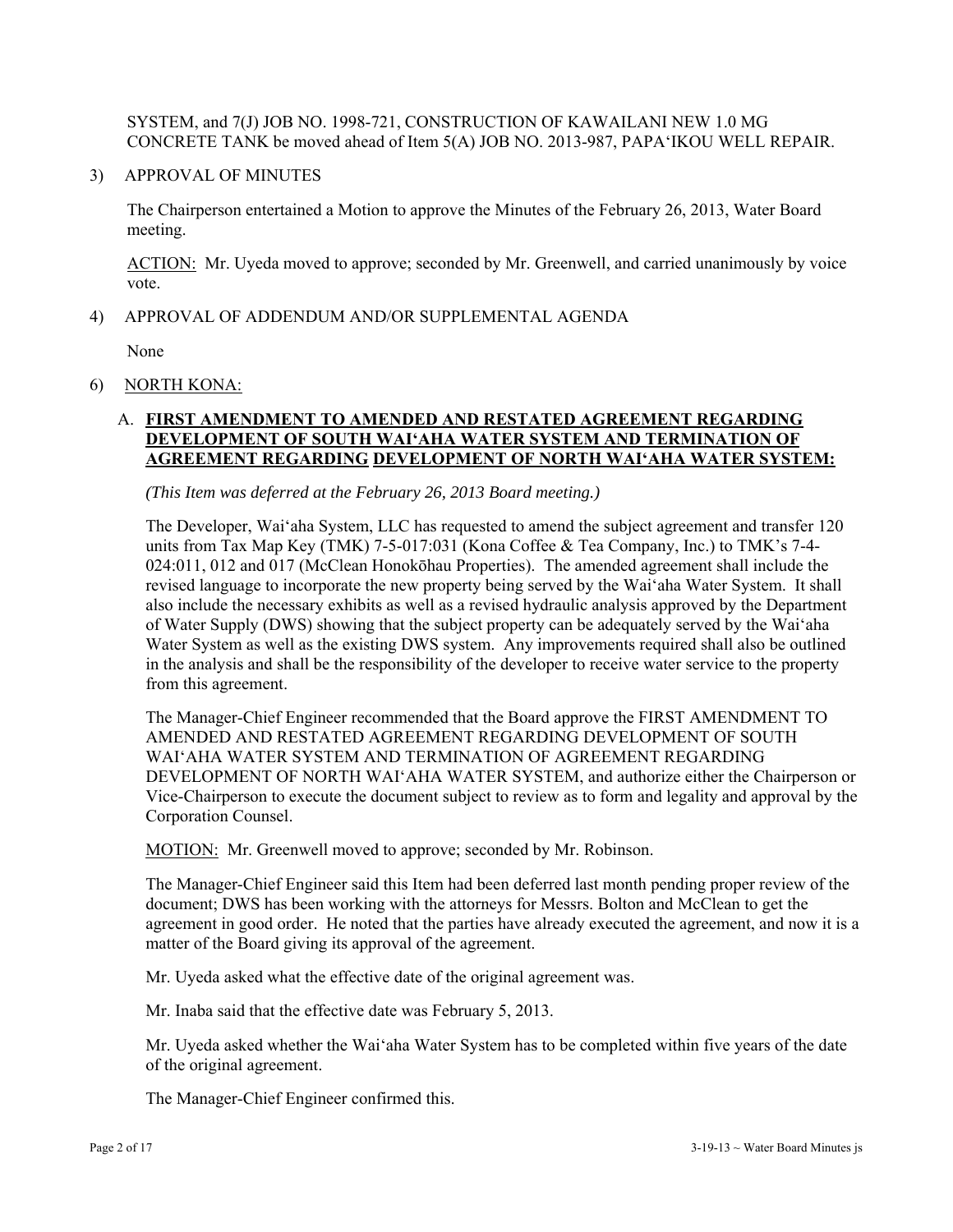Mr. Uyeda asked for confirmation that the time period of the agreement has not changed.

The Manager-Chief Engineer confirmed that the time period of the agreement has not changed; the water system must be constructed and dedicated within five years.

Mr. Uyeda said okay, that means 2018; that is when the water system will be handed over to DWS.

The Manager-Chief Engineer confirmed this.

Mr. Uyeda noted that once the construction is done, it will take a while for DWS to accept the system so that the system can be dedicated. He asked whether all of that has to take place within the five years.

The Manager-Chief Engineer confirmed that the dedication needs to take place within that five-year period.

Mr. Uyeda asked how long it takes for DWS to accept a water system once it is constructed; he asked if it took six months or a year.

The Manager-Chief Engineer noted that this project is a sizeable one, involving two storage reservoirs, a 12-inch pipeline from Māmalahoa Highway down to Queen Ka'ahumanu Highway, etc.

Mr. Uyeda said that if it takes a year for the system to be accepted, and another six months to be dedicated, the construction would have to be done in two and a half years.

The Manager-Chief Engineer said that if there were no obstacles, acceptance by the Board should take one Board meeting.

Mr. Inaba said dedication usually takes place within a month after the construction acceptance.

The Manager-Chief Engineer said that in the meantime, DWS is working with Mr. Bolton to get the design plans down pat, so that DWS can approve the plans and thus allow Mr. Bolton to proceed with construction. He noted that Mr. Bolton proactively got approval to move forward from the Planning Department and the Department of Public Works (DPW). Mr. Bolton understands that he still needs the Manager-Chief Engineer's signature on the plans. The Manager-Chief Engineer said he would rely on Engineering Division to give him the go-ahead to sign the plans; he expected to get the green light shortly. DWS is also working with Mr. Bolton to get the documents for the necessary easements and the site, etc. That is part of DWS's review of the construction plans. He noted that if a site is too small, there is the option of redesigning the tank itself to accommodate the size of the site that has been secured for the project.

Mr. Uyeda asked for confirmation that the Amendment does not change the terms of the agreement.

The Manager-Chief Engineer confirmed this.

Ms. Garson said the Amendment does not address the construction duration or acceptance of the system once it is complete. She said the only things that are changed are contained in the actual Amendment.

Mr. Uyeda said okay, he just wanted to make sure. He asked whether Kohanaiki had signed off on the Amendment.

The Manager-Chief Engineer confirmed that he had seen Kohanaiki's signature on the Amendment via email copy.

Ms. Lee Loy turned to the Limits on Transferability clause of the Amendment, which deals with a TMK portion being consolidated with other TMKs, so that they would be able to share all of the water units.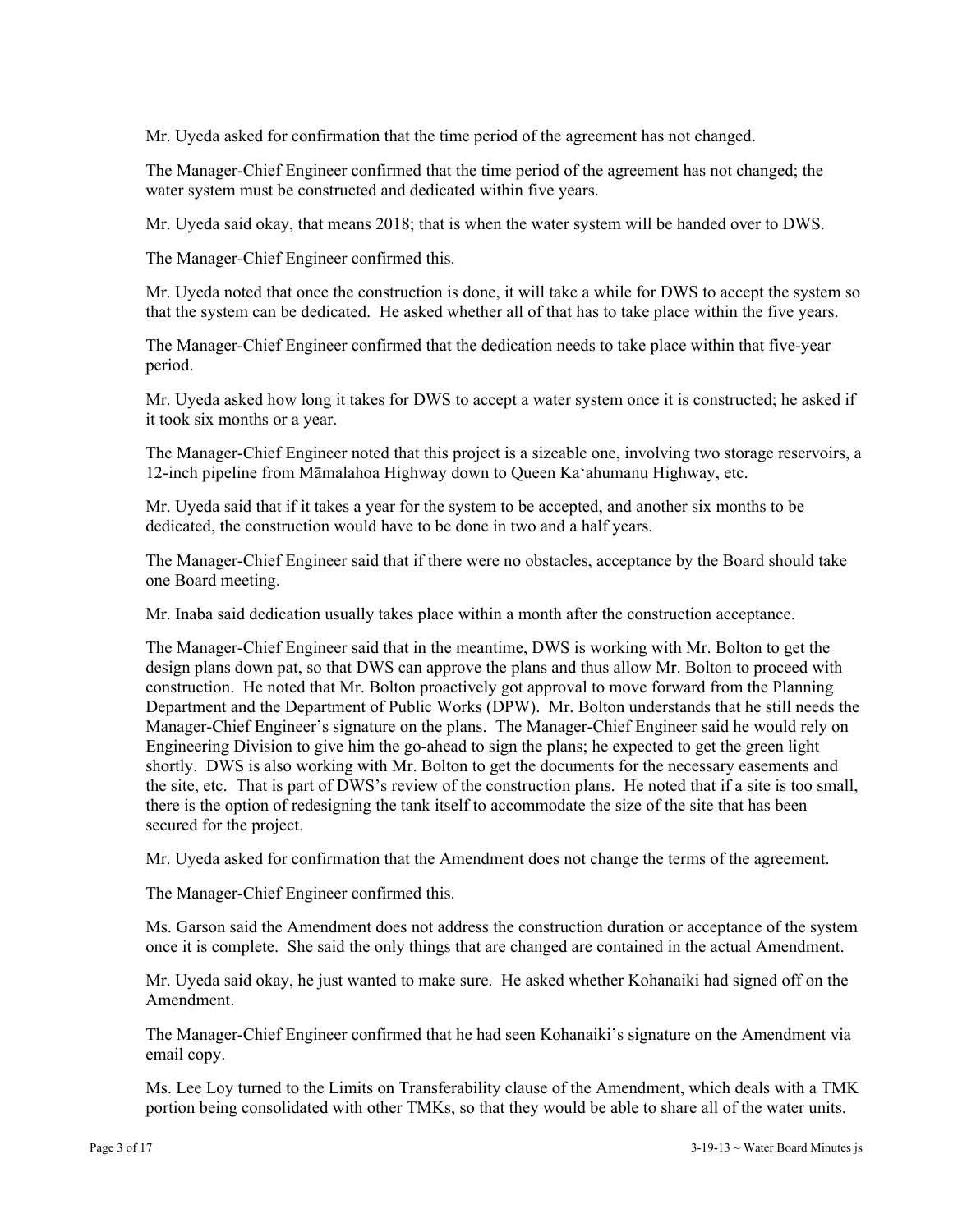This would not require coming back to the Board for approval, she noted. She asked what happens in the case of a transfer of units to another TMK listed in the Exhibits; she asked whether that transfer would need to come to the Board for approval.

The Manager-Chief Engineer said that if the transfer is to another property, it would require Board approval. If it were a property that is already described in the Exhibits, there would be no problem.

Mr. Robinson asked how long it will take to get the plans approved so that construction can begin.

The Manager-Chief Engineer said that Engineering is making its final review of the plans.

Mr. Inaba said it is a pre-final plan at this point; hopefully, DWS will be able to sign off on the plans with the next set of revisions.

Mr. Robinson asked if it would take one month.

Mr. Inaba said hopefully it would be sooner than that.

The Manager-Chief Engineer said the Department would let the Board know when the plans are signed.

Mr. Robinson said that would be great; this project is a positive event for West Hawai'i.

ACTION: Motion carried unanimously by voice vote.

*(Messrs. Bolton, Lim and McClean left the meeting at 10:12 a.m.)* 

#### 7) MISCELLANEOUS:

### J. **JOB NO. 1998-721, CONSTRUCTION OF KAWAILANI NEW 1.0 MG CONCRETE TANK:**

Chairperson Taniguchi said a number of Board members had questions regarding legal matters involving this project, so those questions will be taken up later during the Executive Session. This portion is just for an update and discussion, he added.

The Manager-Chief Engineer said that he, the Deputy and Mr. Inaba had met with the contractor, Mr. Byron Fujimoto and Mr. Dennis Yokomizu. It was a good meeting, in which the participants discussed the items that need to be completed. A list was provided to the Board showing the work that needs to be done, which may take about 157 days to complete. One of the main tasks is the removal of the interior tank liner. The Manager-Chief Engineer said he had asked the contractor to come before the Board. The contractor was reluctant to appear, but instead wrote a letter which was presented to the Board. All of the participants agreed that they want the project to get done.

Mr. Greenwell asked who is responsible for landscaping and cleaning up the area after the project is done.

The Manager-Chief Engineer said the general contractor is responsible for the clean-up, etc.

Mr. Greenwell asked about the item on the list of tasks labeled "demo of old tank." This task was expected to take 33 days. He asked what that entailed; he asked if it involved the removal of the interior liner.

The Manager-Chief Engineer said it involved the dismantling and removal of the old steel tank, and the removal of hazardous materials around the tank, including lead paint and petroleum products.

Mr. Greenwell said he assumed that there were two tanks on the site: the new tank and the old tank.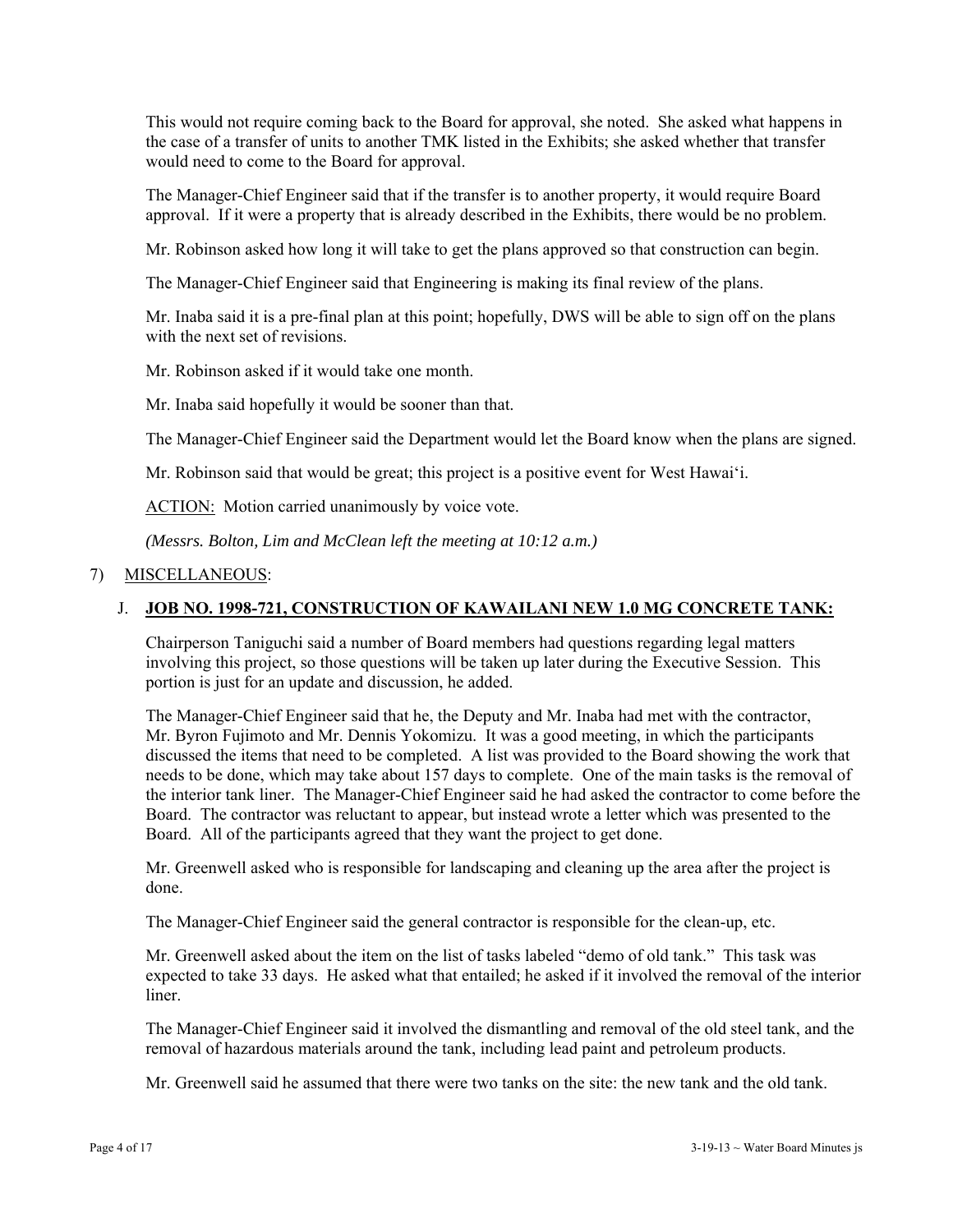The Manager-Chief Engineer said that the new tank needs to be operational before the old tank can be dismantled.

Ms. Lee Loy thanked the Department for getting so much done in just 30 days, since she nudged the Department at the February Board meeting about getting the project done. She appreciated having a road map from the general contractor on how to move the project forward.

The Manager-Chief Engineer thanked Ms. Lee Loy for that nudge, which helped spur things along. He noted that the meeting with the contractor was the first time the Manager-Chief Engineer had met faceto-face with the contractor. The main thing now is to keep up the momentum to get the project done.

Chairperson Taniguchi said he had questions for during the Executive Session.

Mr. Uyeda asked whether this new scope was covered under another contract.

The Manager-Chief Engineer said it was under the same contract.

Mr. Uyeda asked whether the Board needed to approve an extension.

The Manager-Chief Engineer said that technically, the contract completion date had passed already. This number of days (157) is the time frame to complete the project; the actual contract time would need to be discussed.

#### 5) SOUTH HILO:

## A. **JOB NO. 2013-987, PAPA'IKOU WELL REPAIR:**

This project generally consists of the replacement of the existing pump column, pipe, combination couplings, lineshaft, lineshaft Graphalloy bearings, couplings, air line and all appurtenant equipment, such as strapping, and chlorination of the well and pumping assembly, in accordance with the plans and specifications.

Bids for this project were opened on March 7, 2013, at 2:30 p.m., and the following are the bid results:

| Bidder                                       | <b>Bid Amount</b> |
|----------------------------------------------|-------------------|
| Beylik Drilling & Pump Service, Inc.         | \$169,730.00      |
| Derrick's Well Drilling & Pump Services, LLC | Non-Responsive    |

Project Costs:

| 1) Low Bidder (Beylik Drilling & Pump Service, Inc.) |                    | \$169,730.00        |
|------------------------------------------------------|--------------------|---------------------|
| 2) Contingencies $(10\%)$                            |                    | \$16,973.00         |
|                                                      | <b>Total Cost:</b> | <u>\$186,703.00</u> |

Funding for this project will be from DWS's CIP Budget under Deepwell Pump Replacement. The contractor will have 180 calendar days to complete this project. The Engineering estimate for this project was \$153,000.00.

The Manager-Chief Engineer recommended that the Board award the contract for JOB NO. 2013-987, PAPA'IKOU WELL REPAIR, to the lowest responsible bidder, Beylik Drilling & Pump Service, Inc., for their bid amount of \$169,730.00 plus \$16,973.00 for contingencies, for a total contract amount of **\$186,703.00**. It is further recommended that either the Chairperson or the Vice-Chairperson be authorized to sign the contract, subject to review as to form and legality by Corporation Counsel.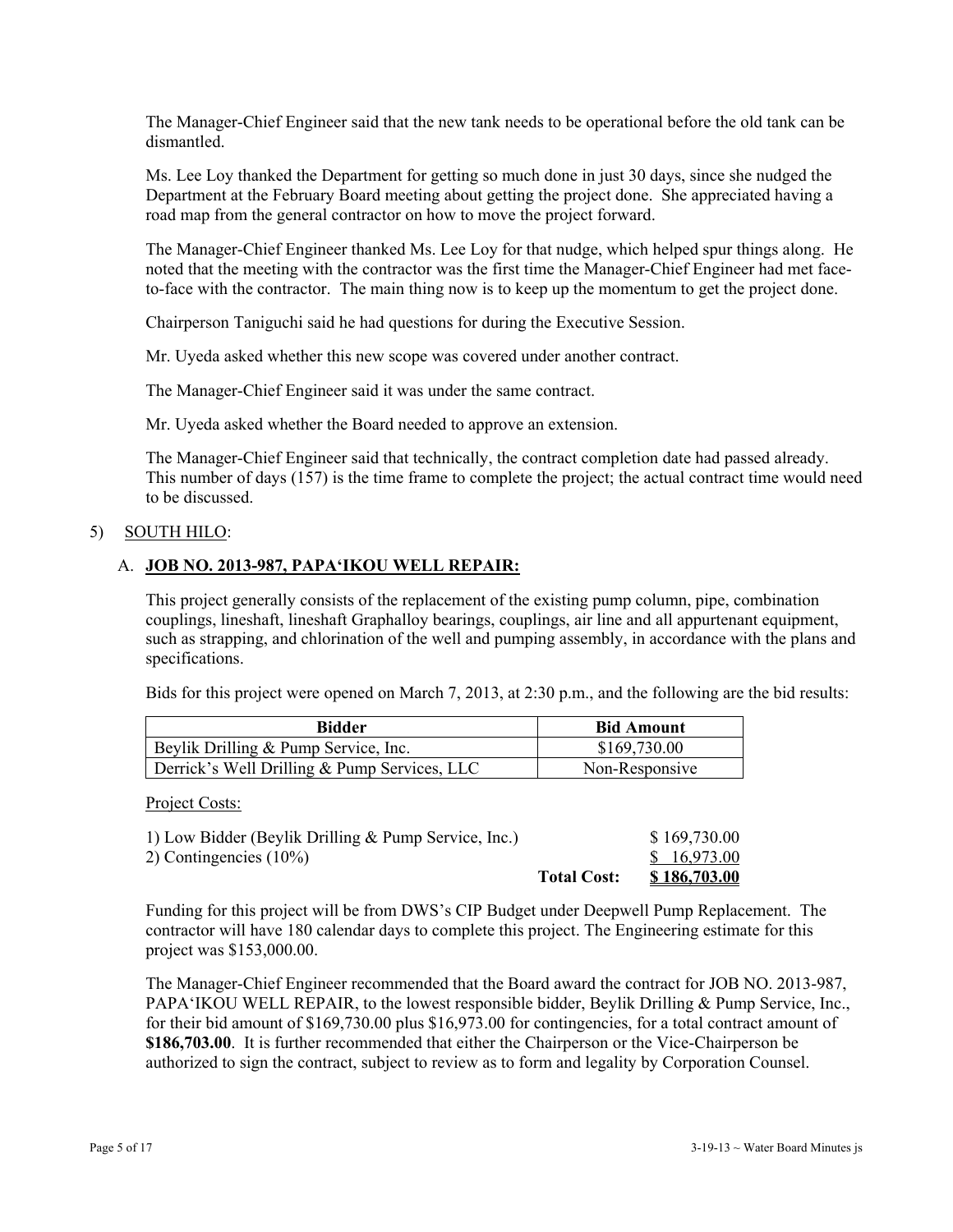ACTION: Ms. Lee Loy moved to approve; seconded by Mr. Robinson, and carried unanimously by voice vote.

6) NORTH KONA:

# A. **FIRST AMENDMENT TO AMENDED AND RESTATED AGREEMENT REGARDING DEVELOPMENT OF SOUTH WAI'AHA WATER SYSTEM AND TERMINATION OF AGREEMENT REGARDING DEVELOPMENT OF NORTH WAI'AHA WATER SYSTEM:**

*(This Item was handled earlier in the meeting.)* 

## 7) MISCELLANEOUS:

# A. **DEPARTMENT OF WATER SUPPLY PROPOSED OPERATING BUDGET FOR FISCAL YEAR 2014 AND 5-YEAR CAPITAL IMPROVEMENT BUDGET FOR FISCAL YEARS 2014- 2018:**

FY 2014 Operating revenues were computed based on a 3.3% consumption increase, plus a 4.3% increase in water rates that were determined in a rate study by RW Beck. The Department's largest expense remains purchased power totaling \$23,600,000 for the year. Salaries totaling \$9,442,500 were not adjusted for furloughs or pay increases, and include 189 positions, 23 of which are currently vacant, and 6 of which are new.

The C.I.P. budget is presented in a new 5-year format in order to give a clearer picture of where and what the Department's infrastructure needs are.

The Manager-Chief Engineer recommended that the Water Board approve the Department's FY2014 Operating budget and 5-year C.I.P. budgets for Fiscal Years 2014-2018 on this second of two readings. A public hearing on the proposed Operating Budget for FY2014 and 5-Year Capital Improvement Budget for Fiscal Years 2014-2018 was held just prior to the regular Water Board meeting.

MOTION: Mr. Kaneshiro moved to approve; seconded by Mr. Greenwell.

The Manager-Chief Engineer asked if the Board could approve the Budgets after the Public Hearing was held.

Chairperson Taniguchi said he thought that was how it was always done.

Ms. Garson said another reading of the Budgets was needed; it should be put on next month's Agenda.

Chairperson Taniguchi asked if another reading was needed.

Mr. Robinson said that would be a third reading.

Chairperson Taniguchi asked whether the Board approves it again today.

Ms. Garson asked whether the Board wanted to discuss the Budgets now, or make any changes to the Budgets at this point.

#### *(There was no discussion.)*

Chairperson Taniguchi, noting that there was no discussion, asked whether the Board should just defer this Item to the April meeting or vote today to approve the Budgets. He said that the Board had approved the Budgets at the February meeting; he wondered whether it was necessary to approve them again.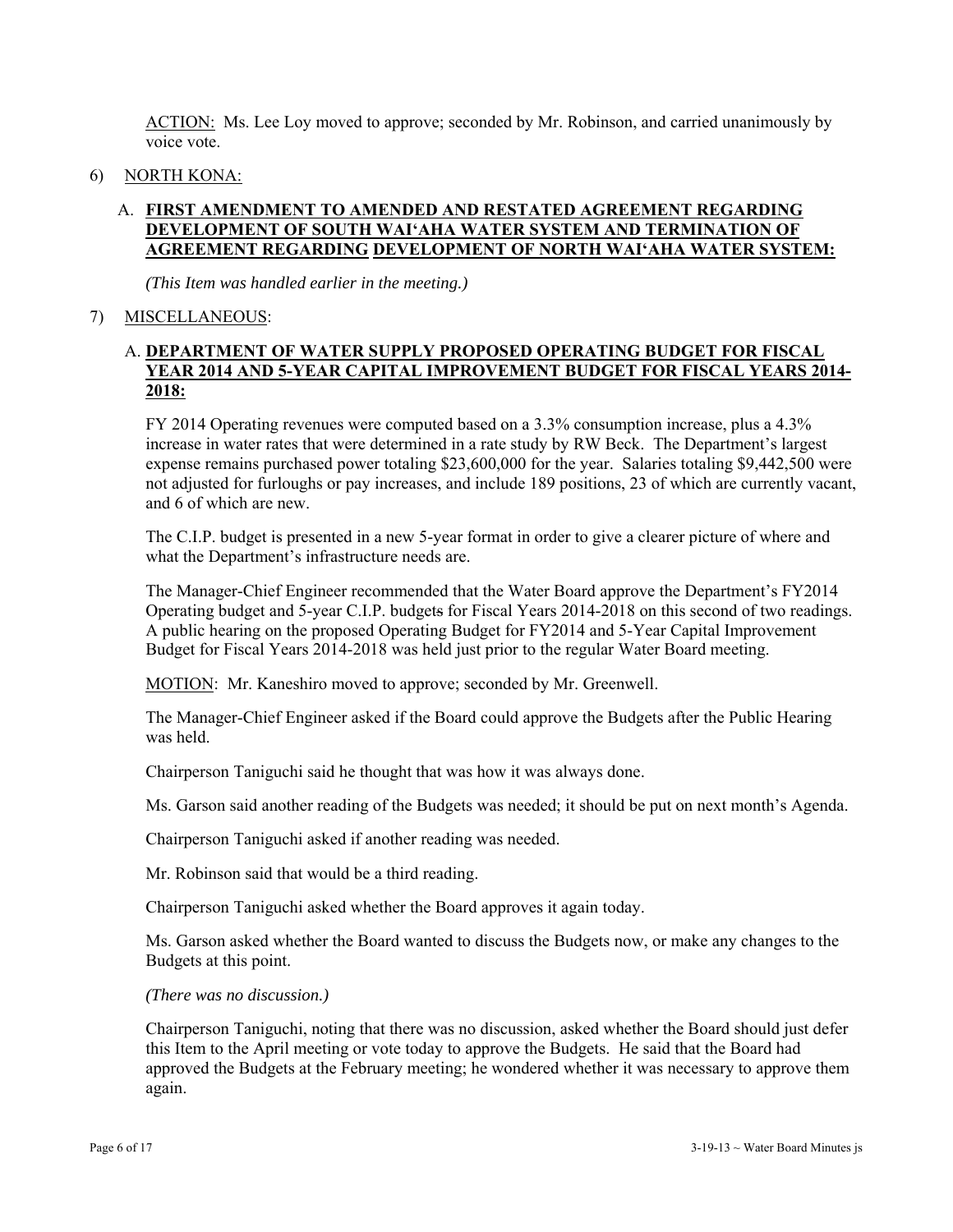The Manager-Chief Engineer suggested that there is time before the new fiscal year begins, so the Board could take action at the next Board meeting. This would give the Board another month to look at the Budgets, although the Board *could* approve the Budgets today.

Ms. Garson said the problem was in the timing; the Board approved the Budgets so quickly.

Chairperson Taniguchi asked if the Board needs to do *another* Public Hearing after today's Public Hearing.

Ms. Garson said no, the Public Hearing today was all that was required.

*(Ms. Garson looked through the rules governing passage of the Budgets.)* 

Ms. Garson noted that the Board held the Public Hearing after March 1<sup>st</sup>, published the Public Hearing Notice, etc. She said the Board should defer this Item until the next Board meeting. This basically means that today was the first official reading of the Budgets, and the Board will approve the Budgets at the April meeting, which will be the second official reading.

Chairperson Taniguchi said that means the Board would have to undo the Motion.

Ms. Garson said no, the mistake lay in the Recommendation, which called today the second of two readings. It is not the second of two readings; it is the first. Ms. Garson said that at the February meeting, the Board agreed to go to Public Hearing, and so today was the first reading. She suggested withdrawing the Recommendation, and suggesting correcting it, to say that the Board is still on the first reading.

MOTION AND SECOND WITHDRAWN: Mr. Kaneshiro withdrew his Motion to approve; Mr. Greenwell withdrew his Second.

Chairperson Taniguchi confirmed that the Board would defer this Item to the April Board meeting.

### B. **SERVICE CONTRACT NO. 2013-02, PROVIDE HIGH SPEED WIDE AREA CONNECTIVITY BETWEEN WAIĀKEA OFFICE PLAZA AND FOUR SATELLITE LOCATIONS, ISLAND WIDE:**

Bids were opened on March 6, 2013, at 2:00 p.m., and following are the bid results:

|                                    |                       | Design, Install,    |
|------------------------------------|-----------------------|---------------------|
| Bidder                             | Monthly Service Price | Configure and Setup |
| Time Warner Cable Inc. dba Oceanic |                       |                     |
| Time Warner Cable                  | \$3,593.73            | \$2,083.32          |

This contract generally consists of providing a turnkey solution to connect the four satellite locations (Hilo Baseyard, Waimea Baseyard, Kona Baseyard and Ka'u Baseyard) to DWS's Waiākea Office Plaza location over a synchronous, full duplex connection. The increased speeds provided by these high speed connections are in direct alignment with strategic goals for Information Technology. Quicker data transfers will allow off-site replication of backup data for disaster recovery, as well as promote more productive use of our in-house GIS systems and Intranet services.

Funding for this project will come from the Department's Operating and Maintenance Utilities Budget.

This contract is for a 38-month period starting May 1, 2013, through June 30, 2016, with an option to extend for an additional 12-month period, until June 30, 2017.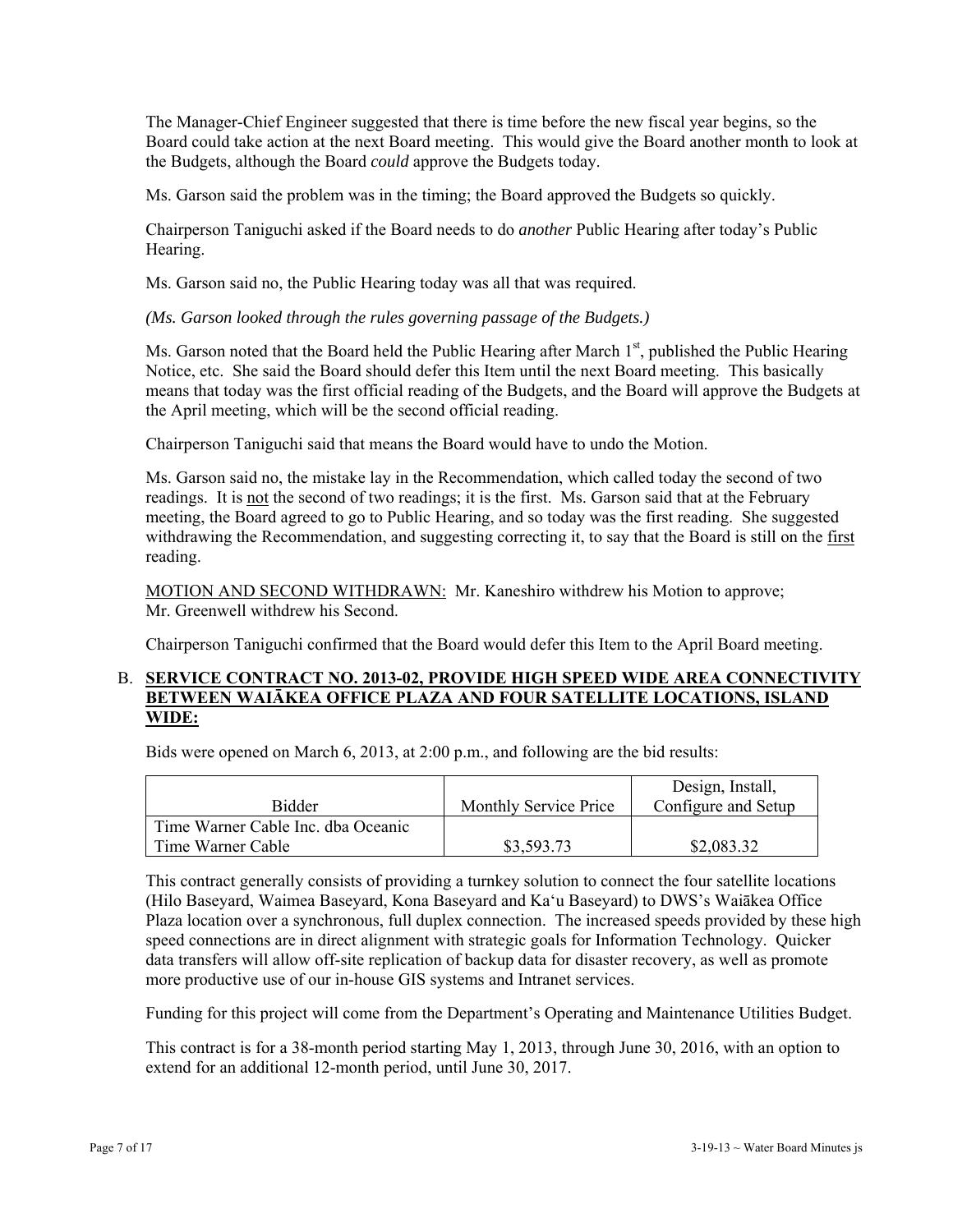The Manager-Chief Engineer recommended that the Water Board award the contract for SERVICE CONTRACT NO. 2013-02, PROVIDE HIGH SPEED WIDE AREA NETWORK CONNECTIVITY BETWEEN WAIĀKEA OFFICE PLAZA AND FOUR SATELLITE LOCATIONS, ISLAND WIDE, to the lowest responsible bidder, Time Warner Cable Inc. dba Oceanic Time Warner Cable, for their bid amount of \$2,083.32 for design, installation, configuration, and setup, plus a monthly service price of \$3,593.73, over a 38-month contract period, and that either the Chairperson or Vice-Chairperson be authorized to sign the contract subject to review of the contract as to form and legality by Corporation Counsel.

MOTION: Ms. Lee Loy moved to approve; seconded by Mr. Uyeda.

The Manager-Chief Engineer said this contract is to provide connectivity for DWS's computer system among the Department's different locations, i.e., Waiākea Office Plaza, Hilo Baseyard, Waimea District Office and Kona District Office. The contract period is for three years.

Mr. Robinson asked what "synchronous, full duplex connection" meant.

The Deputy acknowledged that it is Information Technology (IT) jargon. The bottom line is for this contract to provide a high-speed network so that DWS staff out in the other districts can utilize the data base that is available at the main office in Hilo. The data base includes, among other things, Geographical Information Systems (GIS) information. With the proposed upgrade, the staff in other districts will be able to access the GIS from the main office server, using their computer terminals in the districts – without having their computers freeze up and without being locked out. The Deputy acknowledged that his explanation does not exactly define what a synchronous, full duplex connection is.

The Manager-Chief Engineer said the provider will have to install additional equipment at the various sites to make the necessary connections. The word "synchronize" conjures up the idea of being *in synch*, he added. The main object is to make DWS's communications system faster and more efficient as far as communicating with each other in the Department. Currently, with the limited capabilities of the Hilo Baseyard, it takes a long time to get data from the main office. The equipment is not up to standard.

Mr. Robinson asked whether DWS has a mainframe in the main office.

The Manager-Chief Engineer said yes, DWS has servers that access the mainframe.

Mr. Greenwell asked whether this would be an upgrade of what DWS has now.

The Manager-Chief Engineer confirmed this.

Mr. Greenwell asked if Time Warner or Hawaiian Telcom were the current provider. He asked if there will be a problem with the changeover or the tie-in.

The Manager-Chief Engineer said that Oceanic Time Warner is the current provider.

Mr. Greenwell assumed, then, there should be no problem.

The Manager-Chief Engineer confirmed that there should be no problem with the upgrade.

The Deputy noted that there were two parts to this bid: one part for the set-up, and one part for the monthly service fee. It is not clear how much time the vendor will need to set up the equipment, so DWS allowed for up to six months for getting set up on this service. Once the set-up is complete, the Department will be subject to the \$3,593.73 monthly fee from then on.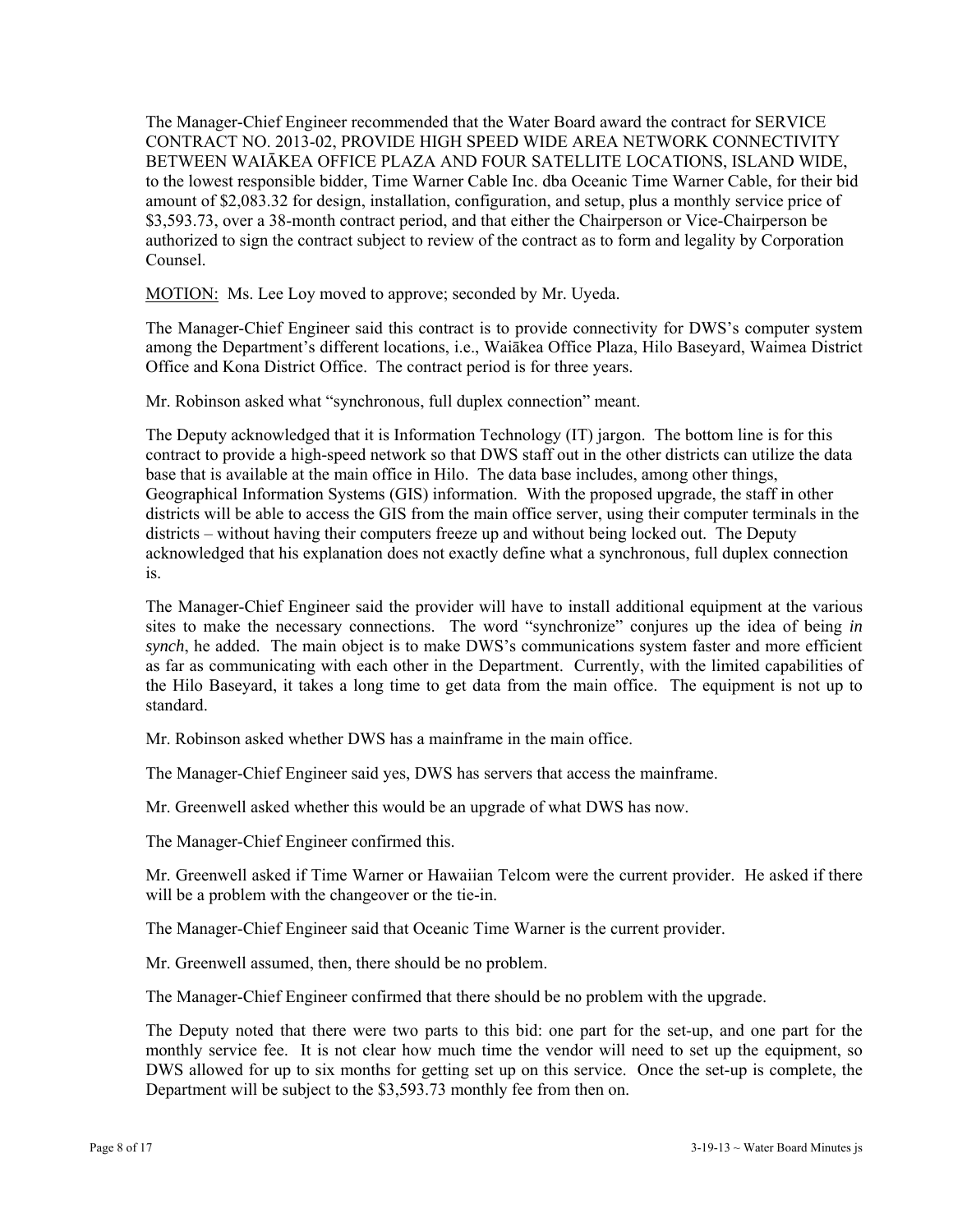Mr. Uyeda asked how the other County departments are communicating with each other, versus DWS.

The Manager-Chief Engineer said that the County has its own separate network system; DWS is not on their network system. DWS is completely separate, he said. There are certain special computer connections to the County, such as the County's FRESH financial reporting system and the County Human Resources Department applications. However, DWS's network system is completely separate.

Mr. Uyeda asked whether, then, DWS does not support other departments' systems, and vice versa.

The Manager-Chief Engineer said that was correct.

The Deputy said that the County is paying for its own fiber optic service. DWS's IT manager was in discussions with the County's IT people regarding options, but because of DWS's limited personnel resources, DWS did not want to have to maintain all of the various hardware requirements that come with fiber optics. DWS would have to buy its own switches and other equipment. Therefore, DWS decided to look into getting a service where a vendor could provide the hardware and the high-speech accessibility. That is what this contract offers.

The Manager-Chief Engineer noted that the Department of Environmental Management (DEM) and the County's IT Department will be moving into the office space downstairs from DWS. The County IT Department will be installing fiber optics to the building, and DWS will benefit from that service in the Waiākea Office Plaza (WOP).

Mr. Lindsey thought that the WOP already had fiber optics.

The Manager-Chief Engineer said that the County IT people are bringing the fiber optics connection to the WOP property itself.

Mr. Lindsey said there is already a fiber optics connection on the property.

Mr. Inaba said that has been terminated; it was somebody else's connection.

Mr. Lindsey said that was Hawaiian Telcom's connection.

Mr. Inaba said he did not know who the customer was back then; DWS was not the customer.

Mr. Lindsey said he did not know who the customer was.

Mr. Inaba said the cable still remains in the building, but the equipment is no longer there.

Mr. Lindsey said he just mentioned it in hopes that it might have made things easier for DWS, rather than redoing it.

The Manager-Chief Engineer said that the County IT people will be doing some upgrades that will help DWS out in the future.

Mr. Lindsey thanked the Manager-Chief Engineer for the explanation.

Chairperson Taniguchi asked whether the Board was approving today the \$3,593.73 times 38 (months), which would come to \$100-something thousand dollars.

The Manager-Chief Engineer said that the Deputy had mentioned that it may take about six months for the design and installation, so it would come to 38 months *minus* the installation period.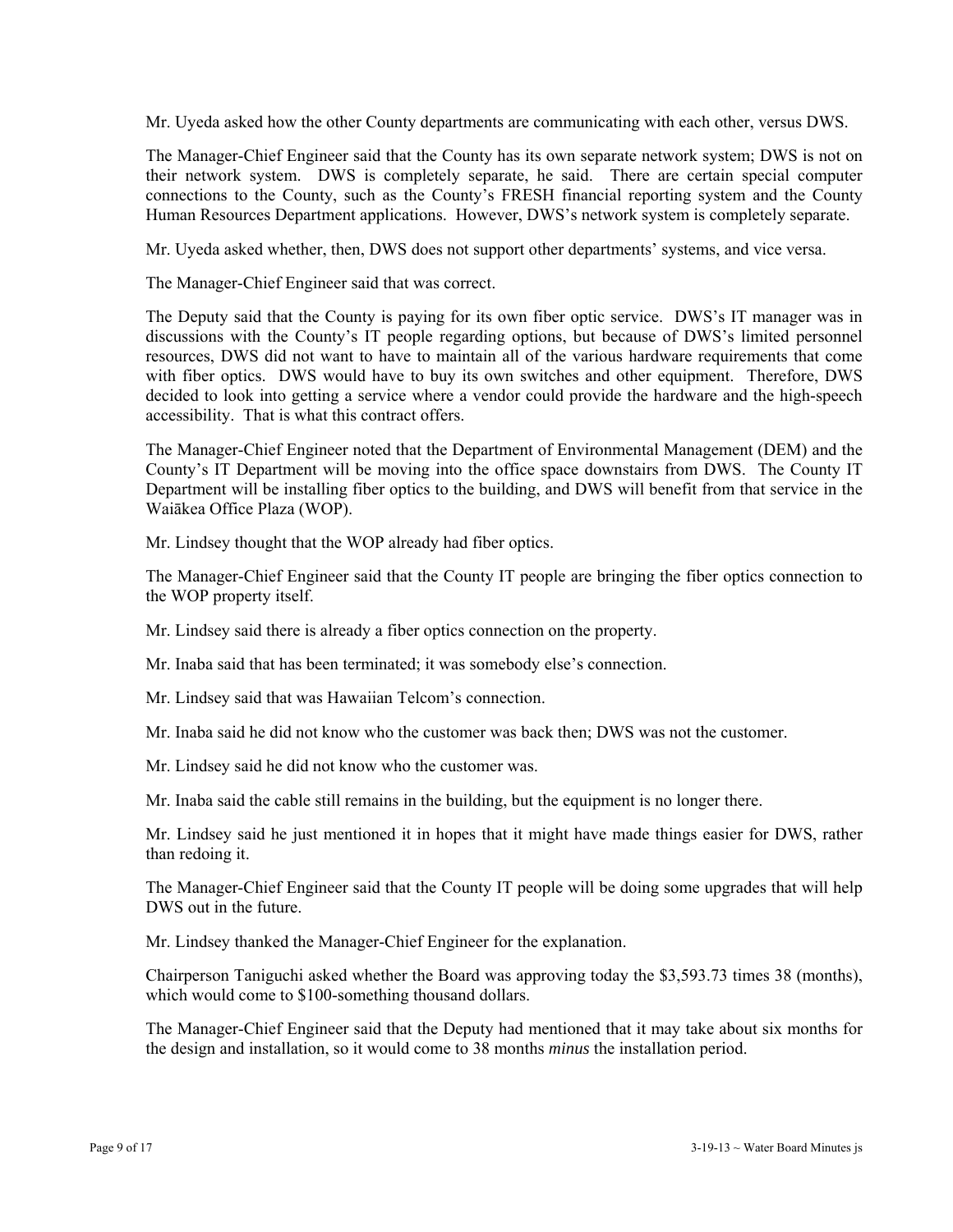The Deputy said yes, DWS does not know exactly how long the set-up duration will be, so Mr. Sumada is intending to certify funds available with the conservative estimate of 38 times \$3,593.73, plus the \$2,082.32 for design, installation, set-up, etc.

Chairperson Taniguchi noted that the \$2,082.32 was a fixed amount, earmarked for installation.

The Deputy said yes, that is the fixed amount. To be conservative, if the vendor were able to set up instantly, DWS would pay the \$2,082.32, plus a full 38 months' worth of monthly fees.

Chairperson Taniguchi asked for confirmation that DWS is not paying the entire 38 months worth of monthly fees, even if it takes the vendor longer to set up.

The Deputy said that was correct; the monthly service fee will start after the vendor completes the setup and when DWS actually has service. He said that the 38-month period will end on June 30, 2016.

Chairperson Taniguchi asked what the Baseyard staff will have access to that they do not have access to currently. He asked what made this upgrade necessary.

The Deputy said the big thing they lack is access to GIS.

Mr. Robinson asked what GIS is.

The Deputy explained that it means Geographical Information Systems, i.e., the maps with various data such as the size of pipe, etc. The other data includes financial and engineering data. Right now, the Baseyard staff and district office staff lack that connection speed, and therefore they are not set up to have access to that information.

Chairperson Taniguchi asked how the Baseyard and district staff members manage now.

The Deputy said they call the main office and ask for a spreadsheet or a printout, or come in to the main office to take a look.

Chairperson Taniguchi asked whether this was going to be an ongoing thing. He asked whether DWS got other bids.

The Manager-Chief Engineer said that it was open to other bidders; it was an open bid.

The Deputy said several other vendors picked up plans, but nobody else submitted a bid.

Chairperson Taniguchi asked for confirmation whether the Department will be handling this connectivity issue in three-year chunks in the future.

The Manager-Chief Engineer said that it probably would.

ACTION: Motion carried unanimously by voice vote.

## C. **AD HOC FINANCE COMMITTEE REPORT:**

No report.

## D. **MANAGER-CHIEF ENGINEER'S EVALUATION:**

Chairperson Taniguchi noted that this Item was a new one, and it is a result of the work done by Mr. Kaneshiro and his sub-committee last year. The sub-committee came up with a Manager-Chief Engineer's Evaluation Form; this will be the first full year that it will go into effect. He said the Board needs to discuss the implementation and process. The Evaluation Form refers to the Chairperson sitting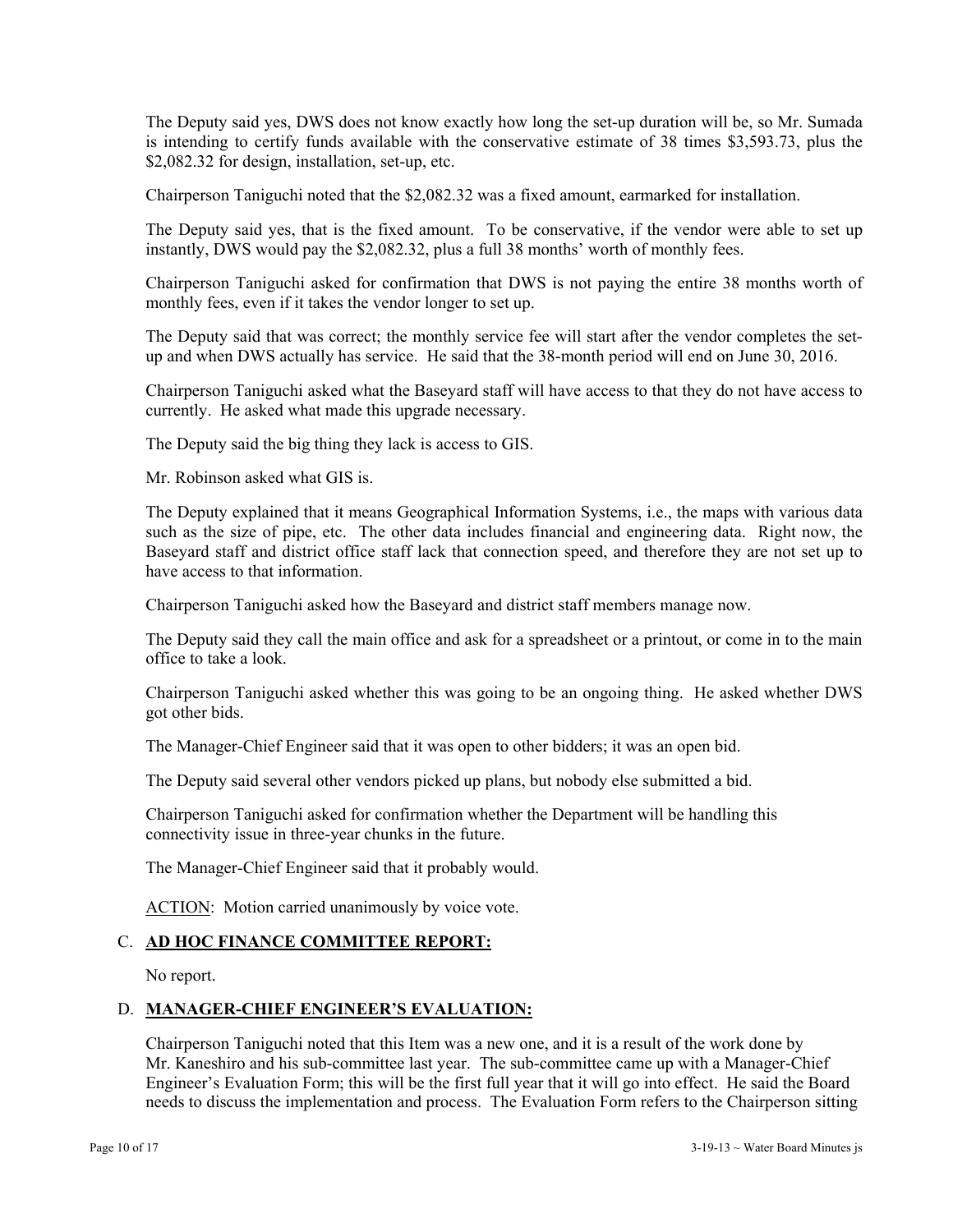down and doing the Annual Evaluation at the end of the year. He noted that the Evaluation is done on a calendar year basis, whereas the Budget is on a fiscal year basis. The Board is on a calendar year basis; for example, Chairperson Taniguchi's term ends in December. He noted that his own last meeting will not be at the end of the quarter; the Evaluation will be done sometime in January or February. There needs to be a process in place for the Board to be able to do the Evaluation. The Chairperson asked Mr. Kaneshiro if he had any suggestions to make that the Board could discuss.

Mr. Kaneshiro said the Board can either change the timeframe of the Evaluation to have it for the end of the fiscal year, or keep it the way it is, geared to the end of the calendar year. In any event, the new Chairperson will complete the process. However it is done, the Board will have input going into the Evaluation. It could be either calendar or fiscal year; Mr. Kaneshiro said he did not know what the Board's preference was. If it is calendar year, then the Board will need a lot of cooperation from the Manager-Chief Engineer and his staff, to get the Department's fiscal year plan going ahead and to give the Board enough leeway to come up with new action items for the Evaluation.

Chairperson Taniguchi asked for confirmation on whether the Evaluation was based this year on the calendar or fiscal year.

Mr. Kaneshiro said it was calendar year.

Chairperson Taniguchi said the Evaluation Form that Mr. Kaneshiro's committee came up with was for the calendar year.

Mr. Kaneshiro noted that the Board appointments were for the calendar year, and Board terms expire at the end of December. He noted that the Board Chairperson is also elected for the calendar year.

The Manager-Chief Engineer said that most of the things DWS does administratively are done on a fiscal year basis, although Board appointments are on a calendar year basis. Board members have staggered terms, so there will be Board members that will have been on board who will have had the opportunity to see how the Manager-Chief Engineer operates. The Manager-Chief Engineer said that it does not matter to him whether the Board Chairperson has joined the Board that year or thereabouts, because there will be members who will have had the opportunity to observe how the Manager-Chief Engineer manages the Department.

Chairperson Taniguchi noted that the goals for the Department have already been set out, and those goals were given to the Manager-Chief Engineer. Now the Board is supposed to be reviewing the progress quarterly. Because the end of March is the end of the first quarter, the Chairperson recommended that the Manager-Chief Engineer come to the April Board meeting to provide the Board with a status report for the first quarter. The same thing would apply to the second, third and fourth quarters. After the end of the fourth quarter, the Board would fill out the evaluation sheet like the Board always did, with everybody giving their input. The Chairperson will compile the findings from the Board's evaluation sheets, and based on those findings, the Chairperson (whoever is the Chairperson at that time) will sit down with the Manager-Chief Engineer. This process would ensure that everyone on the Board has the same information and the same updates on a regular basis. The status report would be done by the Manager-Chief Engineer every quarter, at the Board meeting in the month following the end of each quarter. At the end of the fourth quarter, the annual evaluation sheets will be done by the Board. The Chairperson asked the Board what they thought of his idea.

Ms. Lee Loy said she appreciated the Chairperson's idea; it was like a report card that one's kids get every quarter, and at the end of the year. She said that the Manager-Chief Engineer has goals and objectives based on DWS's Budget. It seems ideal that his performance is based on those goals and objectives, and that the process proceeds quarter by quarter. It does not matter who is coming on or off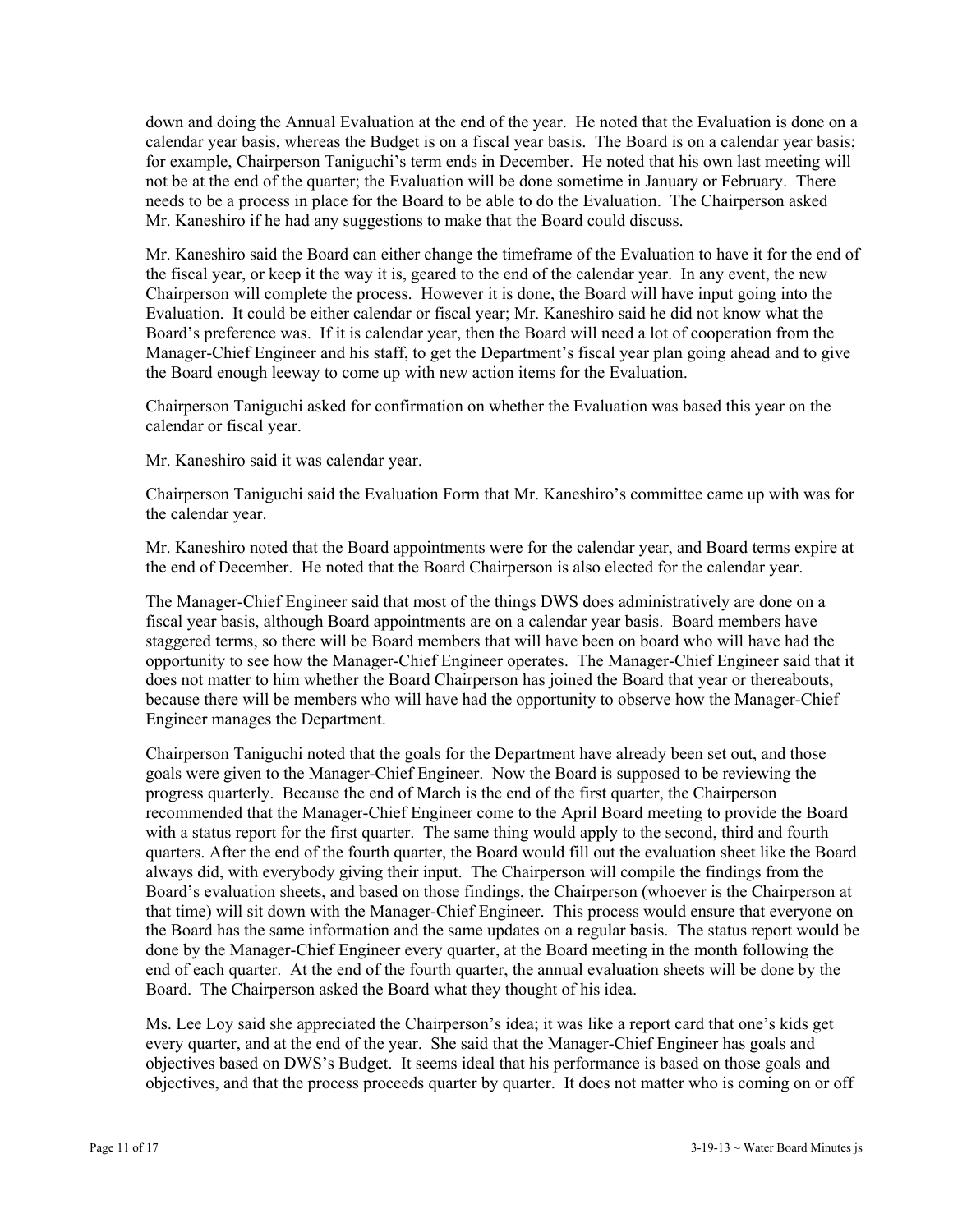of the Board, Ms. Lee Loy said. There will be consistent measuring every quarter, with a final report card at the end of the fourth quarter. She said she supported that idea.

Mr. Robinson asked whether the final appraisal is really on a pass-or-fail basis.

Chairperson Taniguchi said the Board may need to come up with a form or something. Previous forms came out, and the Board evaluated on a scale of one to five, with five being the highest ranking. He said he was not sure if the Board has that "cover sheet." In previous years, it was difficult to do any kind of assessment, because there were a lot of things listed on the evaluation sheet that the Board was not privy to. It was for that reason that Mr. Kaneshiro's committee was formed, to get a narrower view of the process, he said. The Chairperson said that if it was okay with everybody, the Manager-Chief Engineer will do an update of the first quarter highlights at the next Board meeting.

The Manager-Chief Engineer confirmed that he would look at the Evaluation Form that the committee did, and fill in the form with all the information. He would submit that to the Board at next month's meeting.

Chairperson Taniguchi said it was not necessary to put it on the form; it can be a separate sheet. He said it could be pretty simple.

Ms. Garson asked if the Board had any preference for how the Agenda Item for the next Board meeting should read. She asked if it should be: "Manager-Chief Engineer's Quarterly Update."

Chairperson Taniguchi said maybe it should be "Progress Review." He said it was a quarterly evaluation.

Ms. Garson asked if it should read: "Quarterly Update and Evaluation" or "Report Card."

Chairperson Taniguchi said it should be just "Quarterly Update." The Evaluation takes place once a year. He noted that most of the employers do a quarterly update like this with their employees.

Ms. Garson said okay, that was how the Chairperson wanted the Agenda Item to look, (i.e., Manager-Chief Engineer's Quarterly Update).

Mr. Kaneshiro noted that the Evaluation Form lists Critical Elements including Leadership, Financial Management, Planning/Organization, Public Relations and Information, and Personnel Management. The form also lists the various goals that the Manager-Chief Engineer needs to meet. If a certain goal or objective cannot be met for some reason, the Manager-Chief Engineer should say why the goal or objective could not be met. Essentially, the reason for the quarterly review is to make sure that the Manager-Chief Engineer is keeping on track. If the update is done only once or twice a year, the Board cannot keep track of what is going on, he said.

Chairperson Taniguchi commended Mr. Kaneshiro's committee for the good job they did.

# E. **ENERGY MANAGEMENT ANALYST UPDATE:**

Ms. Myhre said she met yesterday with representatives of Hawai'i Energy, which manages the public benefit fund that is on everyone's HELCO bill. She noted that a few dollars get diverted from everybody's bill to this public benefit fund. Hawai'i Energy is an entity which encourages energy efficiency projects. DWS has received several rebates from Hawai'i Energy in the past, but in the past couple of years DWS has not taken advantage of Hawai'i Energy programs. Hawai'i Energy came to DWS yesterday to discuss what kind of rebates the Department can get for its pumps. Hawai'i Energy has hired an expert in water pumping, who is doing outreach to all of the water utilities and the County's Waste Water Division. The expert is exploring ways to make DWS's system more efficient. Following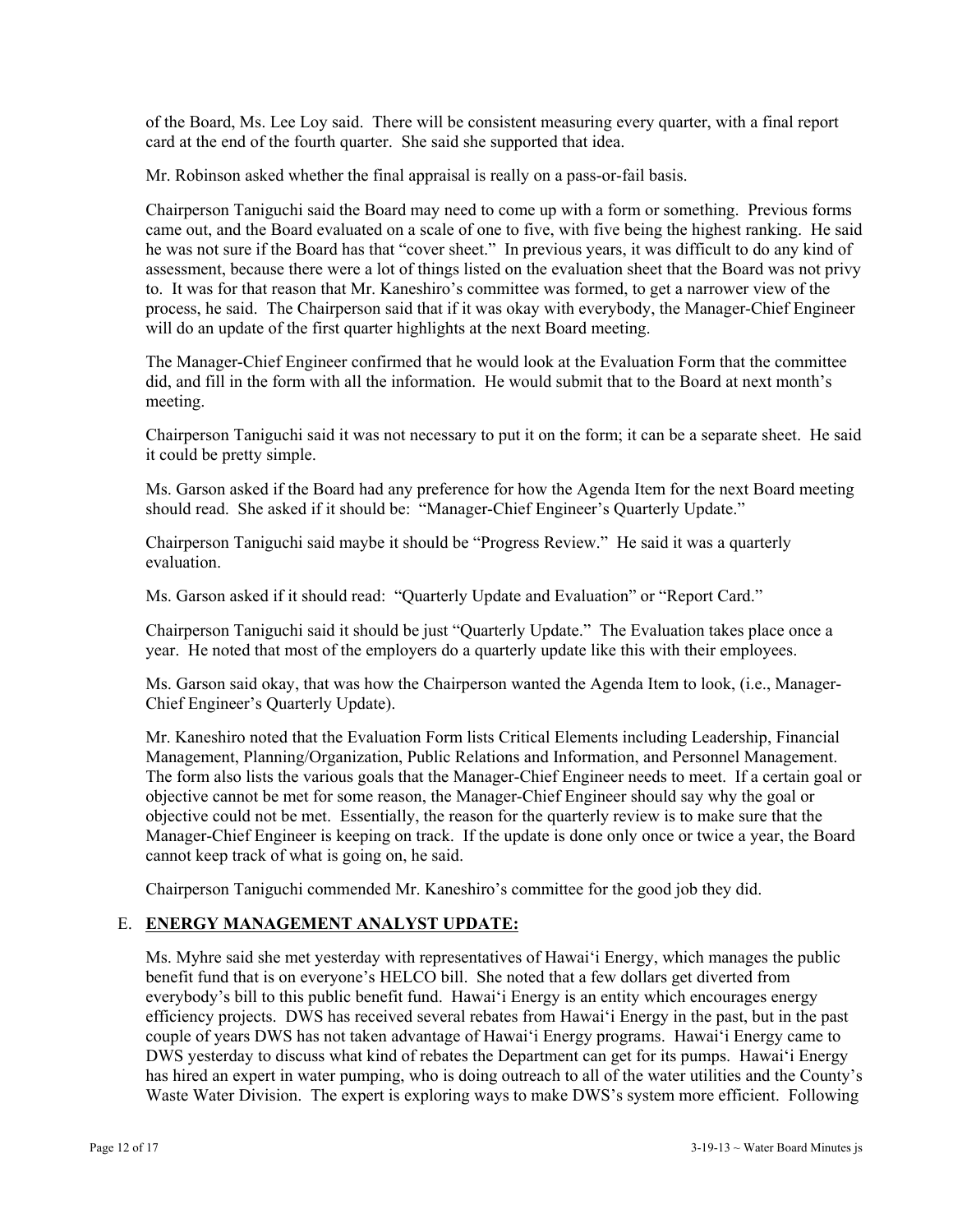yesterday's conversation, Ms. Myhre is sending Hawai'i Energy data about DWS's pumps (i.e., where the pumps are, what kind of pumps DWS has, etc.). DWS hopes that the Department will benefit from the relationship with Hawai'i Energy, and will be able to receive rebates for DWS's pumps and pump upgrades. Ms. Myhre noted that DWS's pumps are so large and are custom-built, so the Department is trying to work out some kind of "custom" rebate. She said it was good to get the extra help from Hawai'i Energy, and she expressed excitement about the program.

Turning to the Lālāmilo Windfarm project, DWS has finished its interviews with prospective offerors, and best-and-final offers are due tomorrow (March 20) from the three offerors still in the running. Ms. Myhre said that on the evening of March 27, DWS will be holding a stakeholder meeting in Waimea regarding the Lālāmilo project. DWS invited 35 individuals or organizations to an open housestyle event, beginning with a brief presentation from Ms. Myhre. There will be stations around the room on various topics; the idea is to have a dialogue rather than a one-way communication, Ms. Myhre said. Ms. Myhre said that she expects to come to the Board next month with a recommendation to start the process of doing a Power Purchase Agreement on the project.

Mr. Uyeda asked about the theft of equipment at Lālāmilo that Ms. Myhre mentioned at last month's Board meeting.

Ms. Myhre said it turned out that the equipment was just misplaced, so there was no theft. Ms. Myhre said she went to the site to chain everything up to ensure that the equipment remained in place.

## F. **MONTHLY PROGRESS REPORT**:

No discussion.

# G. **REVIEW OF MONTHLY FINANCIAL STATEMENTS:**

Chairperson Taniguchi asked Mr. Sumada to clarify the settlement on the atrazine class action suit which Mr. Sumada reported on last month.

Mr. Sumada said he believed that this was a one-time settlement; DWS received about 10 settlement checks for different amounts, totaling around \$176,000.00. He believed that was all that DWS was going to get in the settlement.

Chairperson Taniguchi confirmed with Mr. Sumada that all of the checks were processed and would be reflected in the next Monthly Financial Statement.

# H. **MANAGER-CHIEF ENGINEER'S REPORT:**

The Manager-Chief Engineer will provide an update or status on the following:

1) Palani Road Transmission Waterline Project – Mr. Inaba and the project engineer went to the project last week, and final clean-up work is being done. The system is in operation. However, the Hualālai Well is still not in operation pending pump motor repairs. As soon as that is done, more water will be able to flow down to serve Kailua Town. Mr. Inaba reported that all but one pile of pipes still on the Queen Lili'uokalani Trust (QLT) property have been removed. Once that pile is gone, DWS will be able to close up the project. Mr. Uyeda asked what exactly needs to be done to close up the project. Mr. Inaba said that it was a matter of satisfying DWS's right-of-entry clean-up; that is it. The project is 99.99 percent complete. Mr. Greenwell asked for confirmation that this Item will not appear on next month's Agenda. The Manager-Chief Engineer assured that it would not be on the Agenda next month. Mr. Inaba said that hopefully, by then DWS will be in the process of making final payment. The Manager-Chief Engineer said that there are only minor items that need to be cleaned up; that is all that remains to be done, barring something major arising. He assured that he would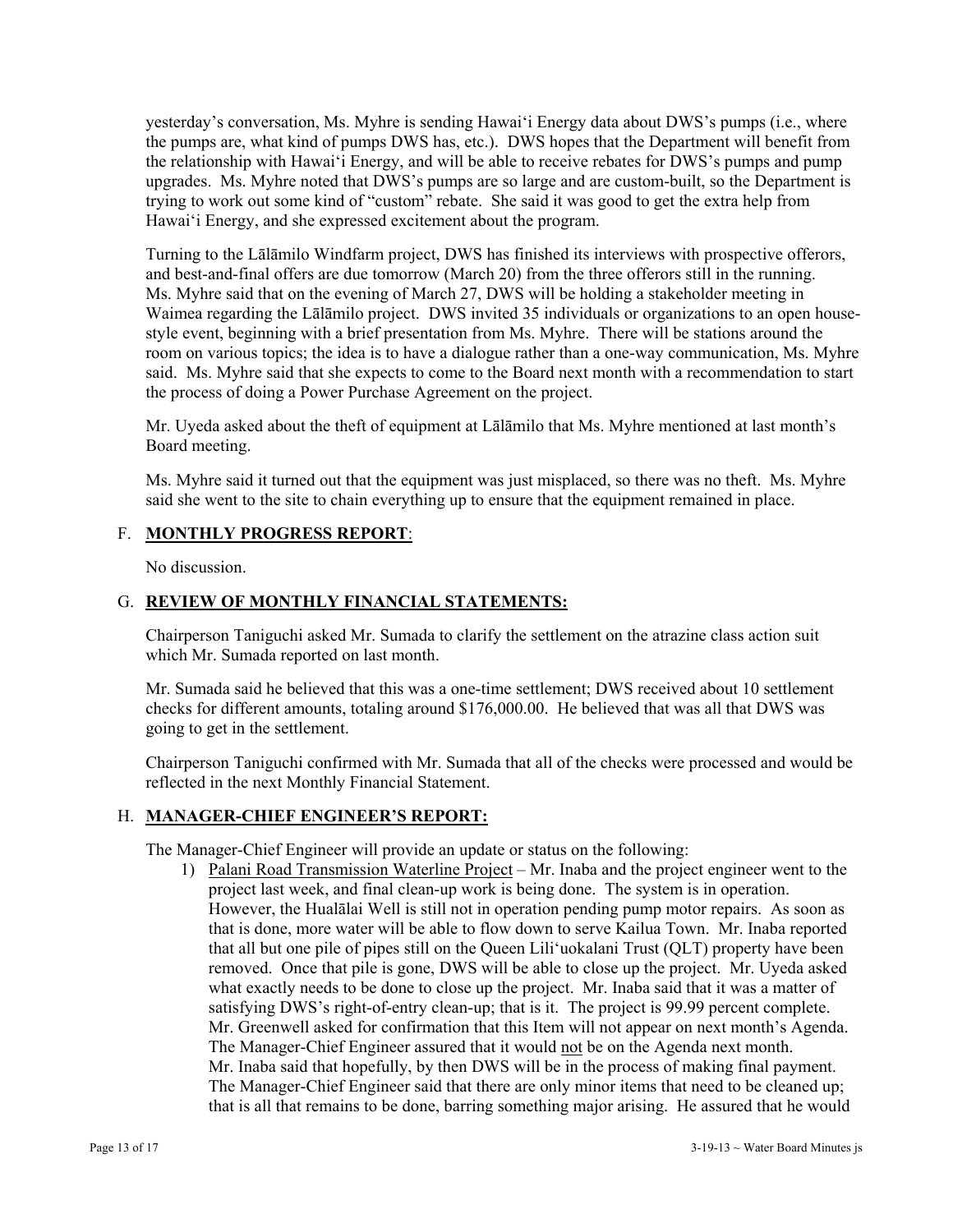notify the Board of anything like that, but he was confident that the Item will be off next month's Agenda. Mr. Greenwell said that the only thing holding things up was a pipe; Mr. Inaba confirmed this was one of the only hold-ups. Chairperson Taniguchi asked if the homeowners in the area were okay with things. Mr. Inaba said there were a few complaints here and there, but DWS continues to address these complaints. The Manager-Chief Engineer said there are complaints such as a trench patch that needs to be redone, and DWS goes and fixes the problem. He confirmed that all of the complaints that had arisen earlier in the project have been taken care of.

- 2) Pu'ukala/Kona Ocean View Properties Subdivision Improvement District Update The Manager-Chief Engineer said there will be a coordination meeting this afternoon involving County Finance Department, U.S. Department of Agriculture (USDA), Ms. Garson, and the DWS project engineer to go over the next steps that need to be taken through the County Council. The County Council will hold a Public Hearing regarding this project, and there will be a Council Resolution which will lead to the award of the project to the contractor and then to actual construction of the project. These steps will take several months, he noted. Mr. Robinson quoted in the Monthly Progress Report an entry regarding the Queen Ka'ahumanu Highway Widening from Kealakehe to Keāhole: "DWS is assisting State DOT (Department of Transportation) contractor in designing the water system improvements. Project redesign due to archeological findings being negotiated." Mr. Robinson asked what that meant. The Manager-Chief Engineer said that project should be put on the Manager-Chief Engineer's Report for the next Board meeting. The Manager-Chief Engineer confirmed that the actual redesigning of the project is being done because of the archeological findings necessitating the realignment of the highway. DWS is discussing the possible realignment of the pipeline improvements with the State Highways Division, along with any additional costs to the Department. DWS did forward to the DOT a check for more than \$3 million for the project several years ago, and DOT is still holding the check. Meanwhile, DWS cannot earn interest on the money, the Manager-Chief Engineer noted. If the redesign costs DWS any additional funds, the Department will probably have to come back to the Board for the additional funds. DWS is still in discussion with DOT on this matter, he said. Mr. Robinson asked about the ductline iron pipes that are in the baseyard directly across from the Honokōkau Harbor; he asked if those pipes were for the project. The Manager-Chief Engineer said he believed so. Mr. Robinson asked the Manager-Chief Engineer when the project is going to start. The Manager-Chief Engineer said he did not know.
- 3) Public Information and Education Specialist Update Ms. Aton plans presentations at Waimea Elementary School on April 9-10. There will be a Water Resources Conference hosted by the University of Hawai'i at Hilo (UHH), which will be very similar in content to the Kona Water Roundtable; the topics will include eco-hydrology, hydrology, geology, biochemistry of fresh water, etc. It looks like it could possibly take over from the Kona Water Roundtable, Ms. Aton said. Ms. Myhre did a presentation on the Lālāmilo project at the Managing Director's meeting in Kona in February. DWS was invited to the Japanese Chamber of Commerce & Industry luncheon this week. Numerous news articles appeared on the atrazine settlement, and a letter to the editor complained about the dog waste issue, which is a concern at the Ocean View standpipe facility. A community meeting in Āhualoa will take place at 7:00 p.m. tonight. In addition to the March 27 stakeholders meeting on the Lālāmilo Windfarm project in Waimea, DWS plans meetings for the general public regarding the project. This is Detect A Leak Week in the state of Hawai'i. DWS purchased leak detection tablets for free distribution at Ace Hardware, HPM Building Supply and Home Depot. The Deputy said the signs cite the County Code prohibiting dogs from defecating. The Manager-Chief Engineer said the dogs must be on leashes. Mr. Greenwell said that people need to understand that their pets should not be allowed to leave the owner's car or truck. The Deputy said that DWS is not the enforcer; DWS put up four signs, and one of the signs bars pets from defecating on somebody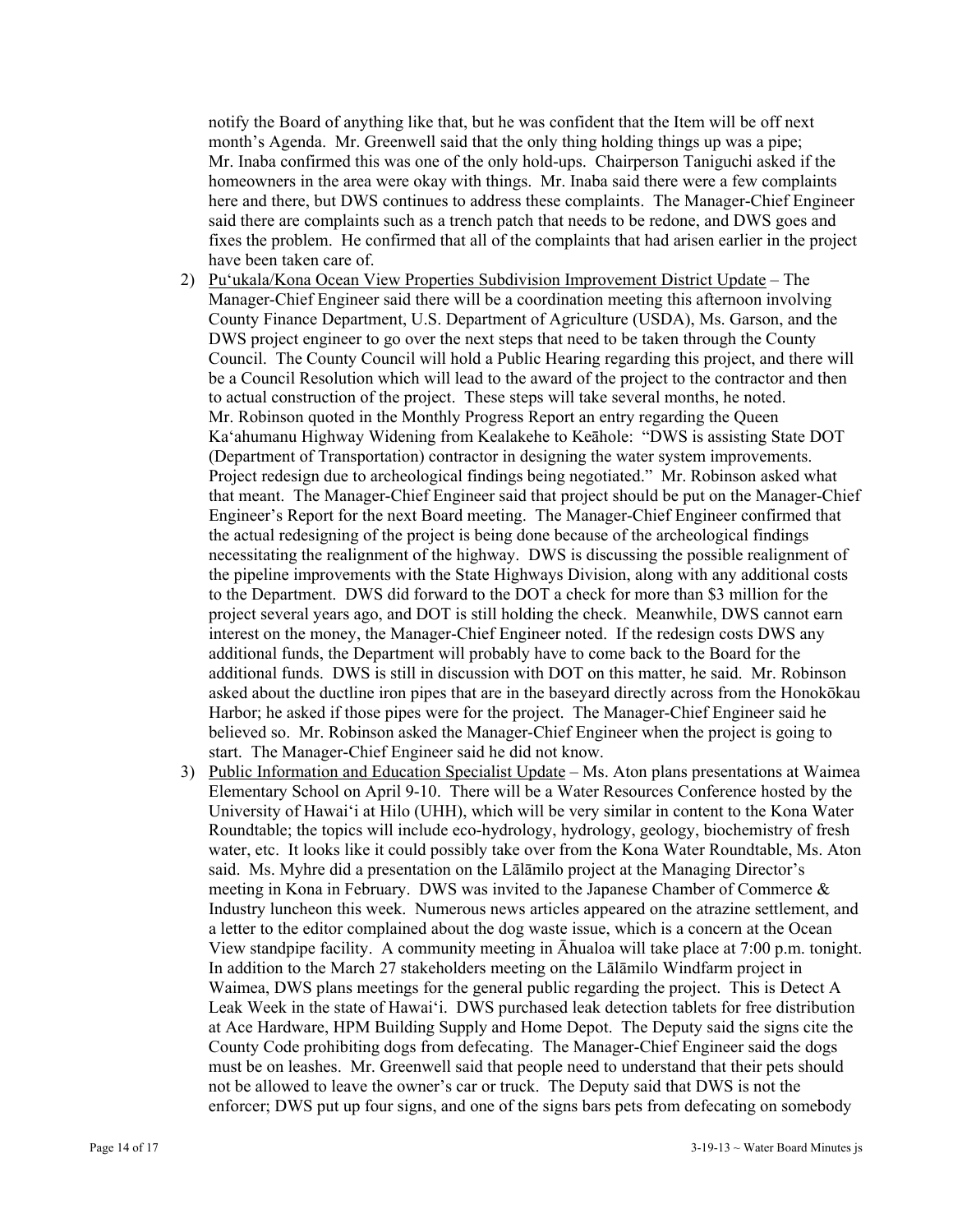else's property. Apparently, that statute is not being heeded. After discussing the problem with the Police and DPW, the Department decided to add a sign that calls on the public to report violations to the Police non-emergency dispatch number. The Deputy acknowledged that this is a tough problem. Mr. Kaneshiro asked what happened to the Ocean View water haulers; he noted that the Legislative Auditor was investigating whether the selection of the water haulers was done properly. The Manager-Chief Engineer said the Department decided to leave everything as-is until the Legislative Auditor's study is complete. He noted that the Legislative Auditor said the study could take six months. In the meantime, the water hauling is continuing. Chairperson Taniguchi asked whose responsibility it is to maintain the grounds at the Ocean View facility. The Manager-Chief Engineer said it was DPW's responsibility to maintain the area; DPW does this at all of DWS's standpipe spigot sites. Chairperson Taniguchi noted that the facility was a County project. Ms. Aton said DPW is DWS's customer. The Deputy said the facility is County property. The Manager-Chief Engineer said the Department is there to operate and maintain the water system; in addition, DWS personnel open and close the facility every day. However, it is DPW that cleans up the facility area, he added. Mr. Robinson asked if the AdvoCats people feed cats at the Ocean View facility. The Manager-Chief Engineer said he had not heard of any cats at the facility – only dogs so far.

4) Recognition of Employees of the Quarter – Mr. Nishimura introduced the first of two Employees of the Quarter, Mr. Kendol Valledor, Waterworks Helper in the Hilo District. Mr. Nishimura, who is Mr. Valledor's field supervisor, gave a well-prepared speech lauding Mr. Valledor for his devotion, dedication and excellent attitude since joining DWS in June 2007. Mr. Sumada introduced Ms. Kathleen Isherwood, Data Processing Control Clerk in Finance Division. Ms. Isherwood was being recognized for her outstanding work in DWS's billing section. Mr. Sumada said Ms. Isherwood has been doing the Department's billing almost single-handedly for the past three or four years, and helped the Department tremendously during a severe personnel shortage, with a great attitude throughout.

# I. **CHAIRPERSON'S REPORT:**

No report.

# J. **JOB NO. 1998-721, CONSTRUCTION OF KAWAILANI NEW 1.0 MG CONCRETE TANK:**

*(This Item was handled earlier in the meeting.)* 

## 8) EXECUTIVE SESSION RE: JOB NO. 1998-721, CONSTRUCTION OF KAWAILANI NEW 1.0 MG CONCRETE TANK:

The Water Board anticipated convening an executive meeting, closed to the public, pursuant to Hawai'i Revised Statutes, Sections 92-4, 92-5(a)(4), for the purpose of consulting with the Water Board's attorney on questions and issues pertaining to the Water Board's powers, duties, privileges, immunities and liabilities. A two-thirds vote, pursuant to HRS Section 92-4, is necessary to hold an executive meeting.

Ms. Garson suggested that the Chairperson take a Motion to go into Executive Session for both Items 8 and 9.

ACTION: Mr. Kaneshiro moved to go into Executive Session for both Items 8) EXECUTIVE SESSION RE: JOB NO. 1998-721, CONSTRUCTION OF KAWAILANI NEW 1.0 MG CONCRETE TANK and 9) EXECUTIVE SESSION: IN RE 1250 OCEANSIDE PARTNERS, A HAWAI'I LIMITED PARTNERSHIP, CASE NO. 13-00353 IN THE UNITED STATES BANKRUPTCY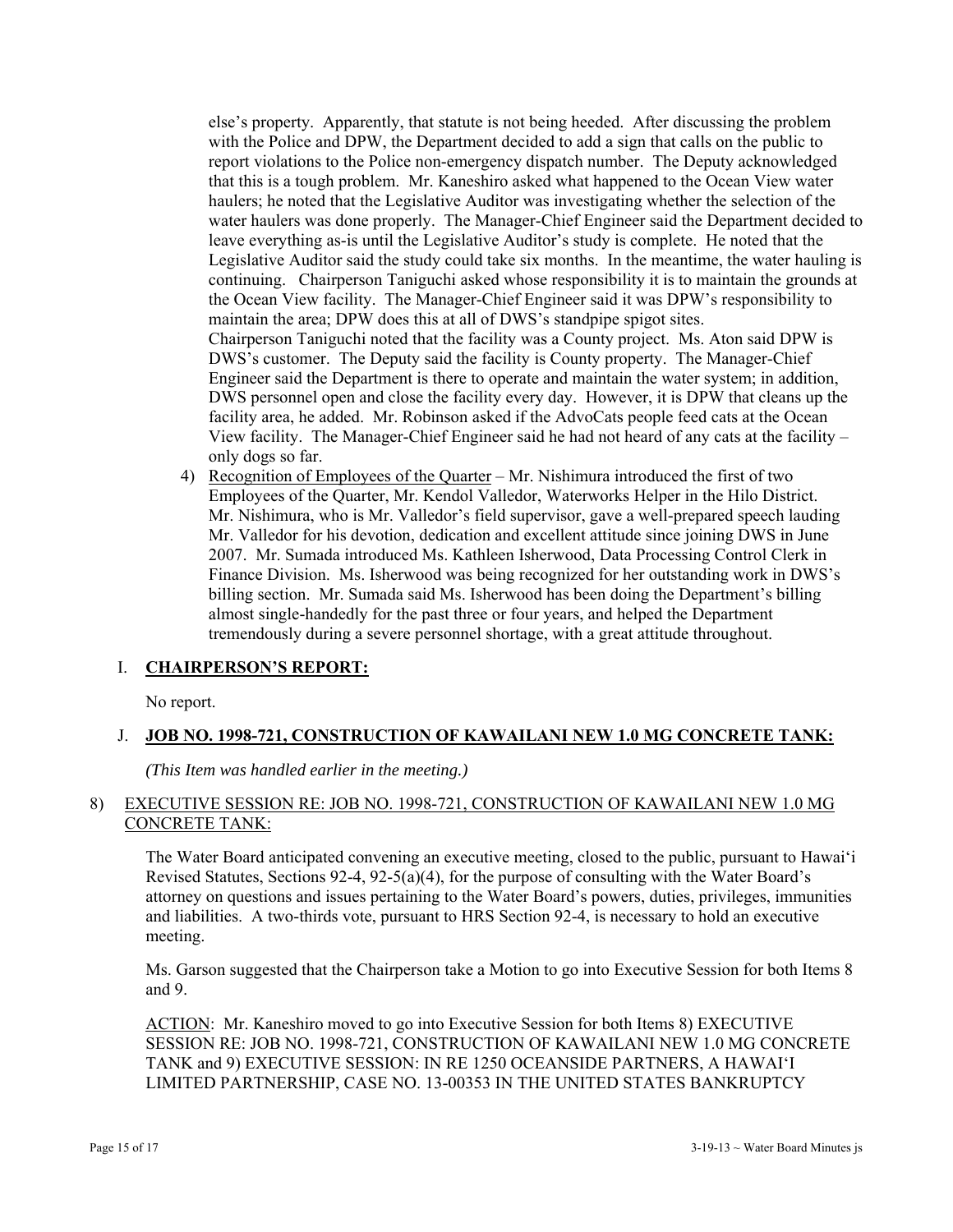COURT, DISTRICT OF HAWAI'I; seconded by Mr. Greenwell, and carried unanimously by voice vote.

*(The Board recessed for a brief break at 11:12 a.m., and reconvened for Executive Session at 11:17 a.m.)* 

# 9) EXECUTIVE SESSION: IN RE 1250 OCEANSIDE PARTNERS, A HAWAI'I LIMITED PARTNERSHIP, CASE NO. 13-00353 IN THE UNITED STATES BANKRUPTCY COURT, DISTRICT OF HAWAI'I:

The Water Board anticipated convening an executive meeting, closed to the public, pursuant to Hawai'i Revised Statutes, Sections 92-4, 92-5(a)(4), for the purpose of consulting with the Water Board's attorney on questions and issues pertaining to the Water Board's powers, duties, privileges, immunities and liabilities, including the Water Board's contribution to the County's possible hiring of special counsel in the above-referenced case. A two-thirds vote, pursuant to HRS Section 92-4, is necessary to hold an executive meeting.

#### *(Executive Session ended at 11:58 a.m.)*

ACTION: Ms. Lee Loy moved to approve Corporation Counsel's recommendation regarding Item 9, EXECUTIVE SESSION: IN RE 1250 OCEANSIDE PARTNERS, A HAWAI'I LIMITED PARTNERSHIP, CASE NO. 13-00353 IN THE UNITED STATES BANKRUPTCY COURT, DISTRICT OF HAWAI'I; seconded by Mr. Lindsey, and carried unanimously by voice vote.

#### 10) ANNOUNCEMENTS:

The Manager-Chief Engineer asked Board members interested in attending the Hawai'i Section conference of the American Water Works Association (AWWA) in May on Oahu to contact Ms. Doreen Jollimore, Private Secretary. The Manager-Chief Engineer noted that the Hawai'i Water Works Association (HWWA) conference will be held on Maui in October, so there is plenty of time to make those arrangements. He said the Board members who are not attending the national AWWA conference in Denver would be likely to want to attend the Oahu conference in May.

Chairperson Taniguchi said that Messrs. Uyeda and Robinson, and Ms. Lee Loy would get first crack at the May conference.

Chairperson Taniguchi then asked to recognize Mr. Lindsey and Mr. Bob Meierdiercks, whose last official meeting this was. Mr. Meierdiercks was unable to attend today. The Chairperson thanked both gentlemen for their years of devoted service on the Board, and for extending for the past three months.

#### 1. **Next Regular Meeting:**

The next meeting of the Water Board will be held at 10:00 a.m. on April 23, 2013, at the Department of Water Supply, Operations Center Conference Room, 889 Leilani Street, Hilo, HI.

#### 2. **Following Meeting:**

The following meeting of the Water Board will be held at 10:00 a.m. on May 28, 2013, at the West Hawai'i Civic Center, Community Center, Bldg. G, 74-5044 Ane Keohokalole Hwy, Kailua-Kona, HI.